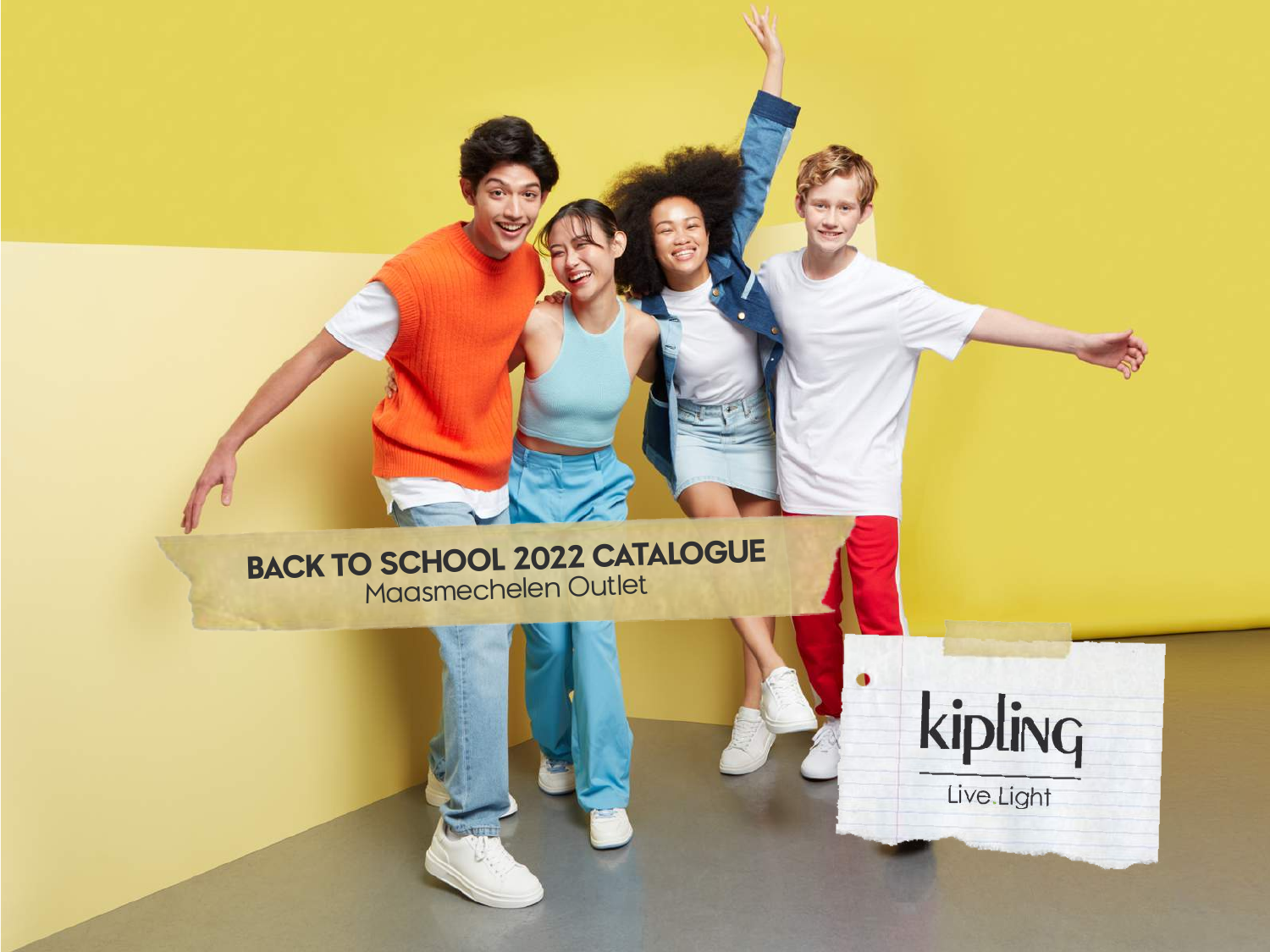



Large pencase

### **Short description Dimensions & Volume**

| 15x21x5 | cm    |
|---------|-------|
| 1,5     | liter |



SKU code : Colour name: Airy Metallic Retail price € : 45 Outlet price € : 31 KI3624O92



SKU code : Colour name: Bubbly Rose Retail price € : 39 Outlet price € : 27 KI6002T29



SKU code : Colour name: Geo Mix Dark Retail price € : 39 Outlet price € : 27 KI6002T72



SKU code : Colour name: Heart Festival Retail price € : 39 Outlet price € : 27KI6002FB7



SKU code : Colour name: Pink Leaves Retail price € : 39 Outlet price € : 27 KI6002Q62



SKU code : Colour name: Playful Grey Retail price € : 39 Outlet price € : 27 K09405X17



SKU code : Colour name: Playfull Letter Retail price € : 49 Outlet price € : 34 KI297496I



SKU code : Colour name: Sparkling Night Retail price € : 49 Outlet price € : 34 KI2974Z97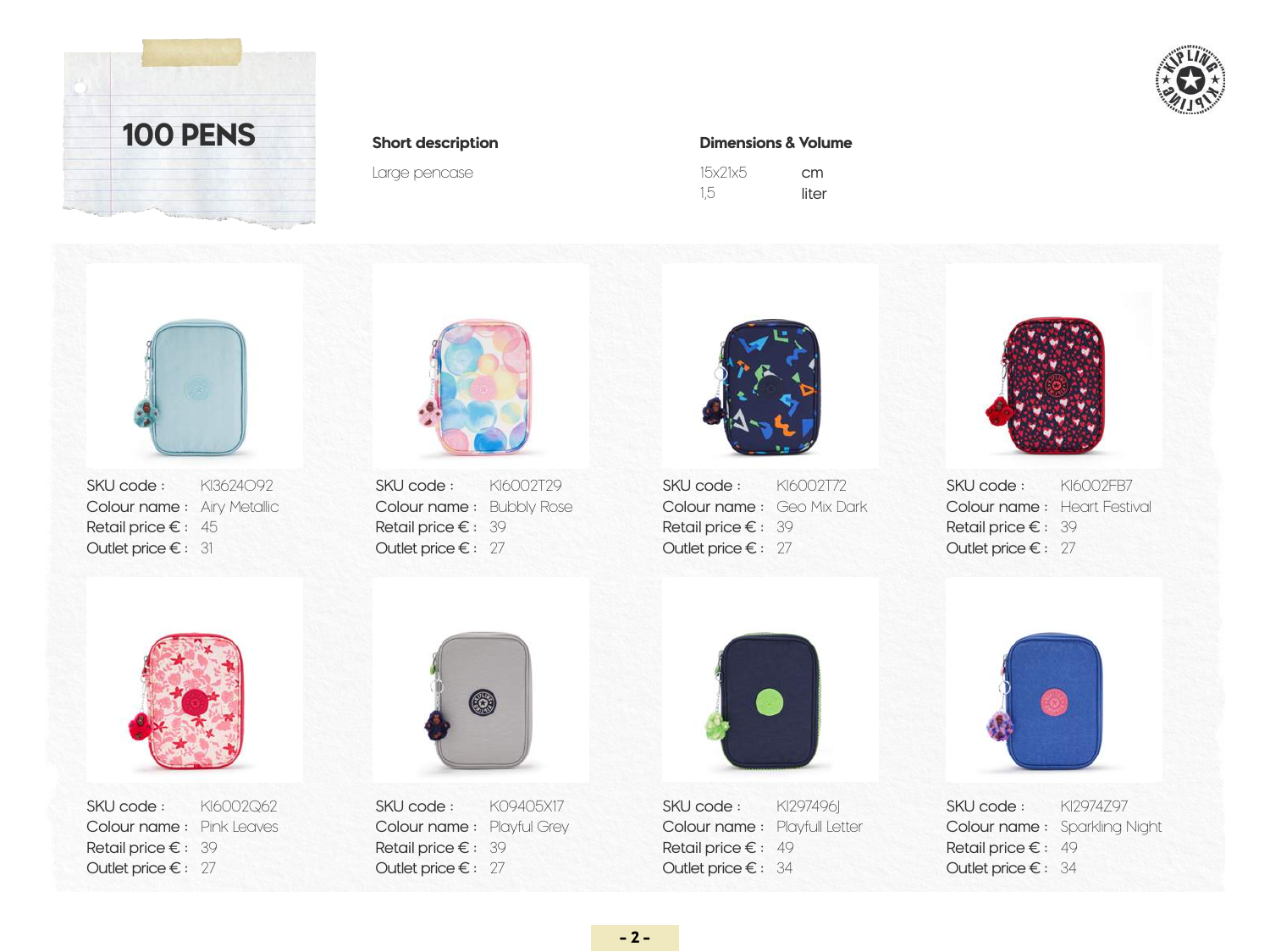



### **Short description Dimensions & Volume**

| 11.5x21x5 | cm    |
|-----------|-------|
|           | liter |





Outlet price € : Outlet price € : Outlet price € : Outlet price € : 25 24 24 24



SKU code : SKU code : SKU code : SKU code : Colour name : Airy Metallic **Colour name : Bubbly Rose Colour name : Geo Mix Dark Colour name : Pink Leaves** Retail price € : Retail price € : Retail price € : Retail price € : 37 35 35 35 KI3156O92 **SKU code** : KI3707T29 **SKU code :** KI3707T72 **SKU code :** KI3707Q62

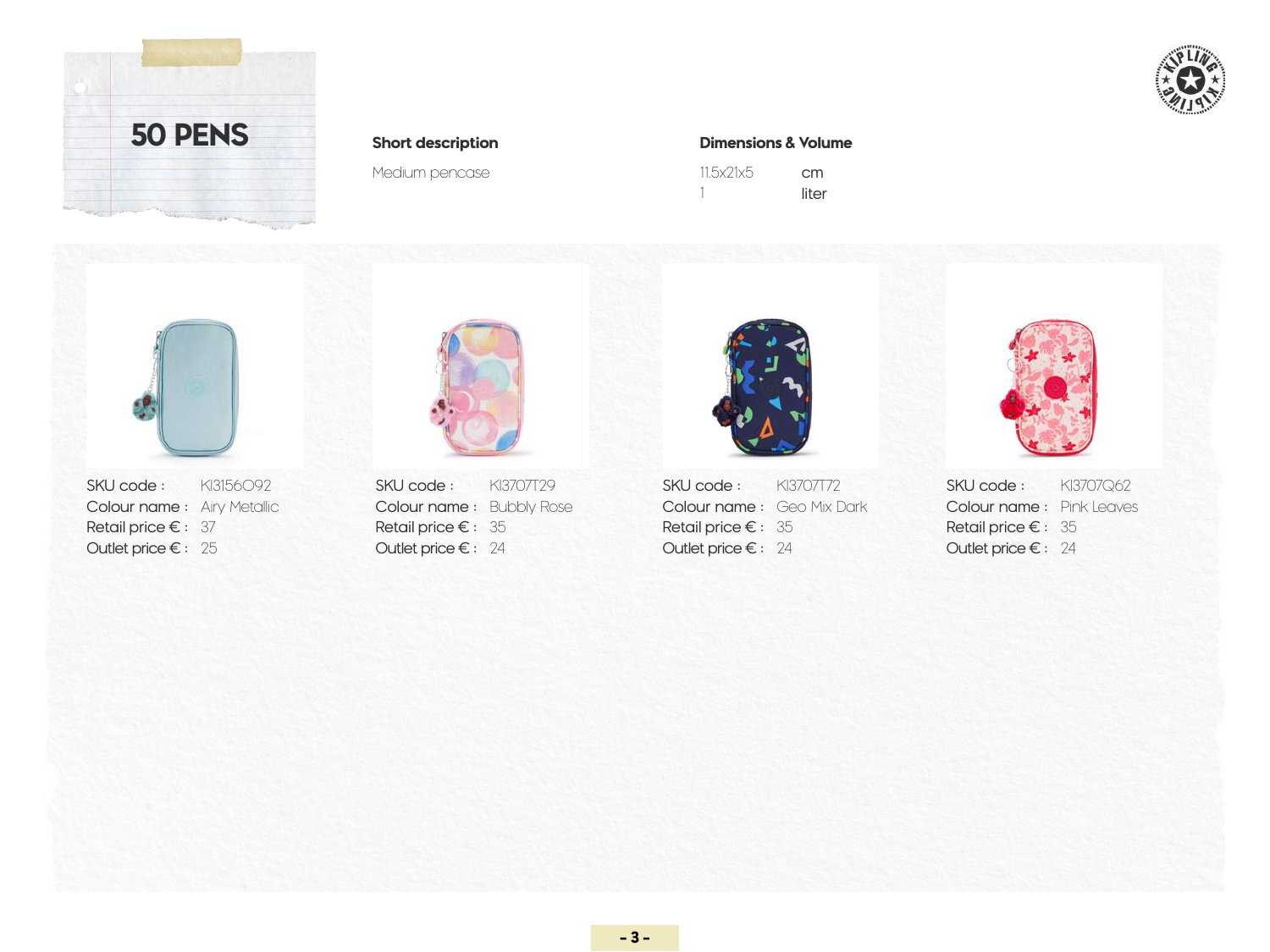



### **Short description Dimensions & Volume**

Large backpack (with laptop protection)

| 43x29x24 | cm    |
|----------|-------|
| 28       | liter |



Colour name : Bubbly Rose Colour name : Hec<br>Retail price € : 129 Retail price € : 129 Retail price € : 129<br>
Retail price € : 129<br>
Outlet price € : 90<br>
Outlet price € : 90<br>
Outlet price € : 90



SKU code : KI7090T29 SKU code : KI7090FB7 SKU code : KI7090Q62<br>Colour name : Bubbly Rose Colour name : Heart Festival Colour name : Pink Leaves Outlet price € : 90 0utlet price € : 90 0utlet price € : 90 Colour name: Heart Festival



SKU code: KI7090Q62 Retail price  $\epsilon$ : 129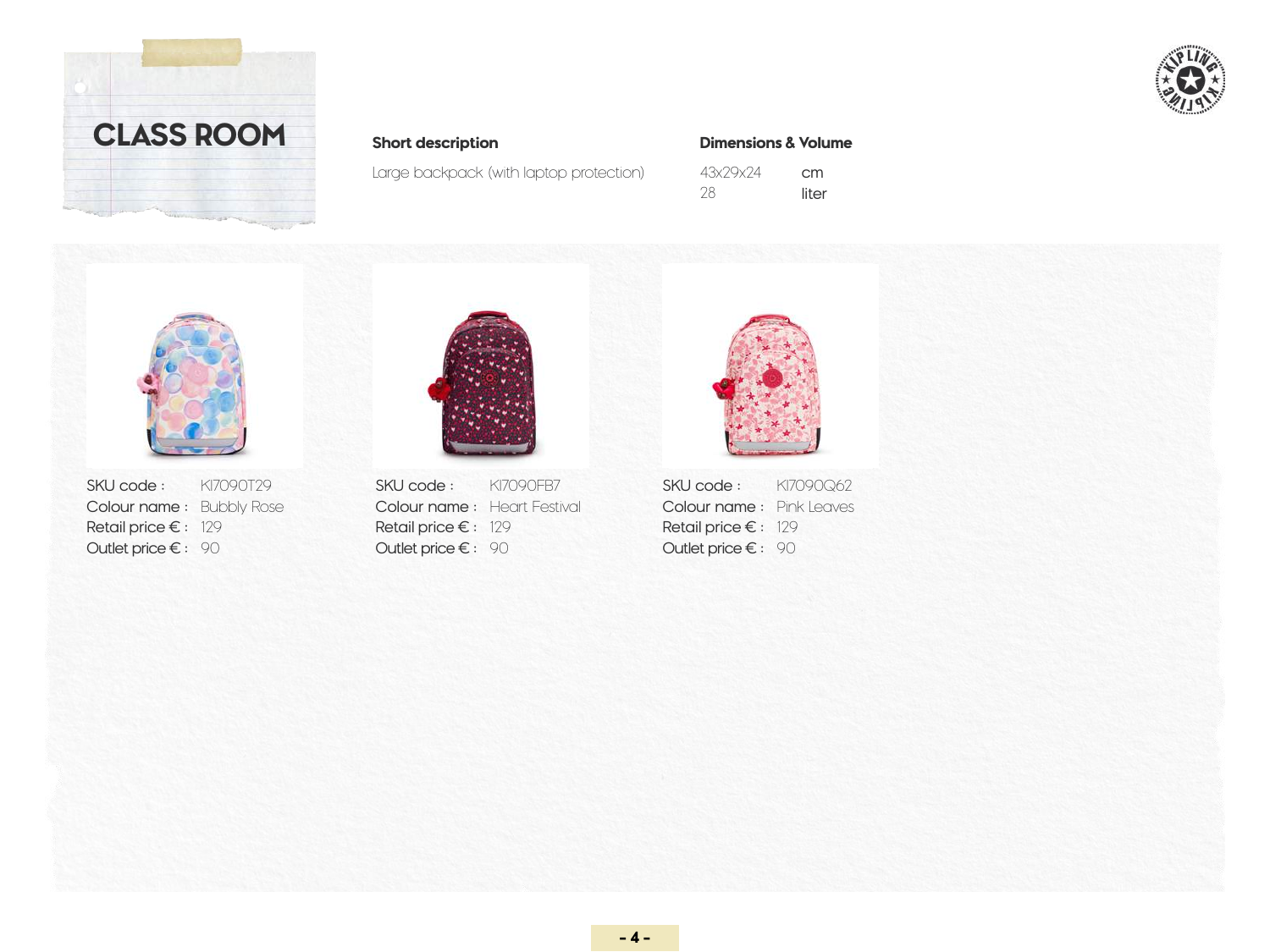



### **Short description Dimensions & Volume**

| 7x22x6.5 | cm    |
|----------|-------|
|          | liter |





Colour name: Bubbly Rose Outlet price  $\epsilon$ : 20



SKU code : SKU code : SKU code : SKU code : Colour name : Airy Metallic Colour name : Bubbly Rose Colour name : Geo Mix Dark Colour name : Heart Festival<br>Retail price € : 29 Retail price € : 29 Retail price € : 29 Retail price € : 29 Retail price € : 29 Retail price € : 33 Retail price € : 29 Retail price € : 29 Retail price € : 29 Retail price € : 29 Outlet price € : 20 0utlet price € : 20 0utlet price € : 20 0utlet price € : 20 0utlet price € : 20 KI7475O92 **SKU code** : KI3330T29 **SKU code : K**I3330T72 **SKU code : K**I3330FB7





SKU code : Colour name: Pink Leaves Retail price € : 29 Outlet price € : 20 KI3330Q62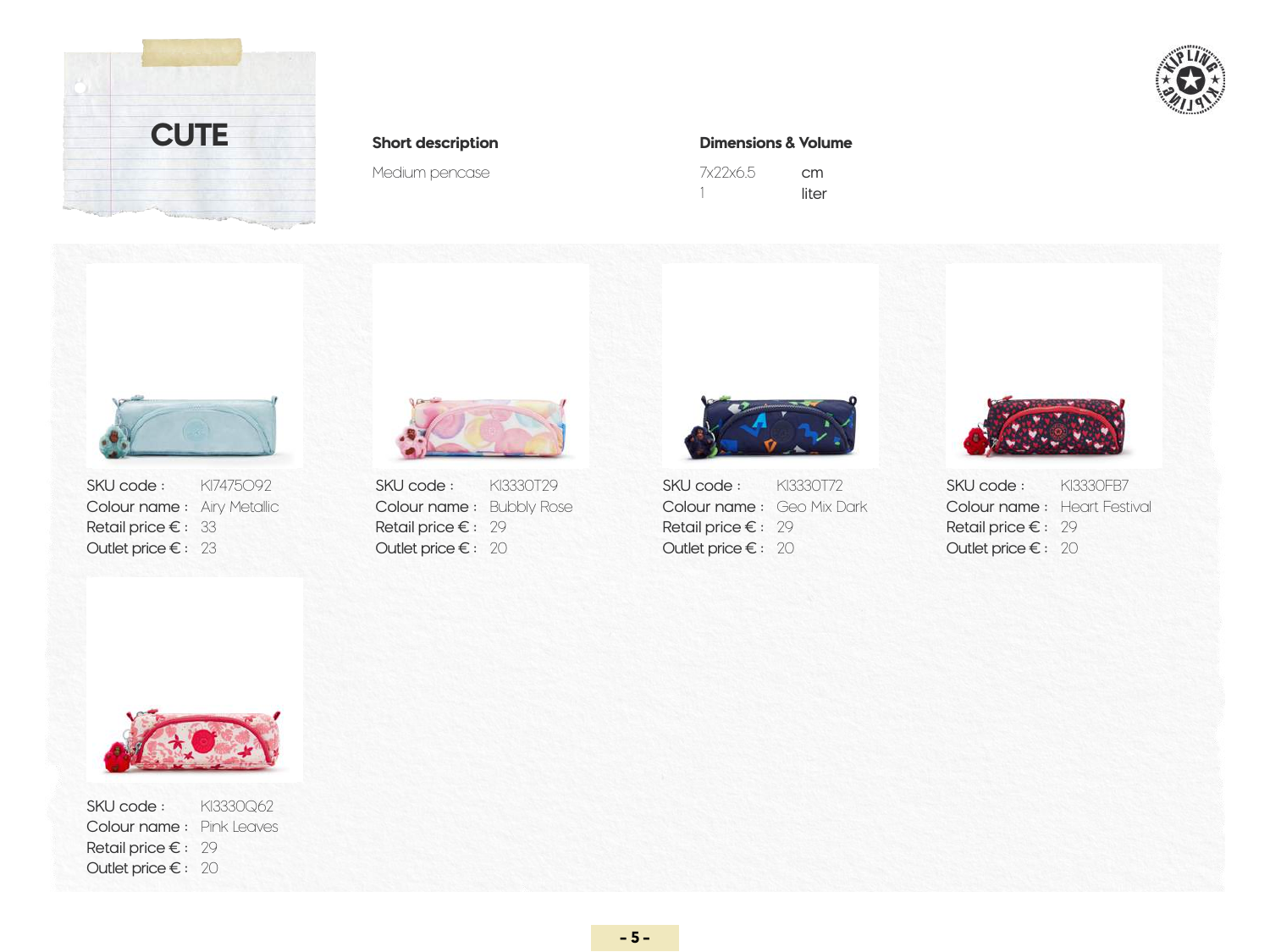



### **Short description Dimensions & Volume**

| 7x20x8.5 | cm    |
|----------|-------|
|          | liter |





Outlet price € : Outlet price € : Outlet price € : Outlet price € : 27 25 25 25Colour name: Bubbly Rose

SKU code : SKU code : SKU code : SKU code : Colour name : Airy Metallic Colour name : Bubbly Rose Colour name : Cherry Tonal Colour name : Geo Mix Dark<br>Retail price € : 37 Retail price € : 37 Retail price € : 37 Retail price € : 39 **37** Retail price € : 37 **Retail price € : 37** Retail price € : 37 KI6888O92 KI6231T29 K129086CQ KI6231T72





SKU code : Colour name: Pink Leaves Retail price € : 37 Outlet price € : 25 KI6231Q62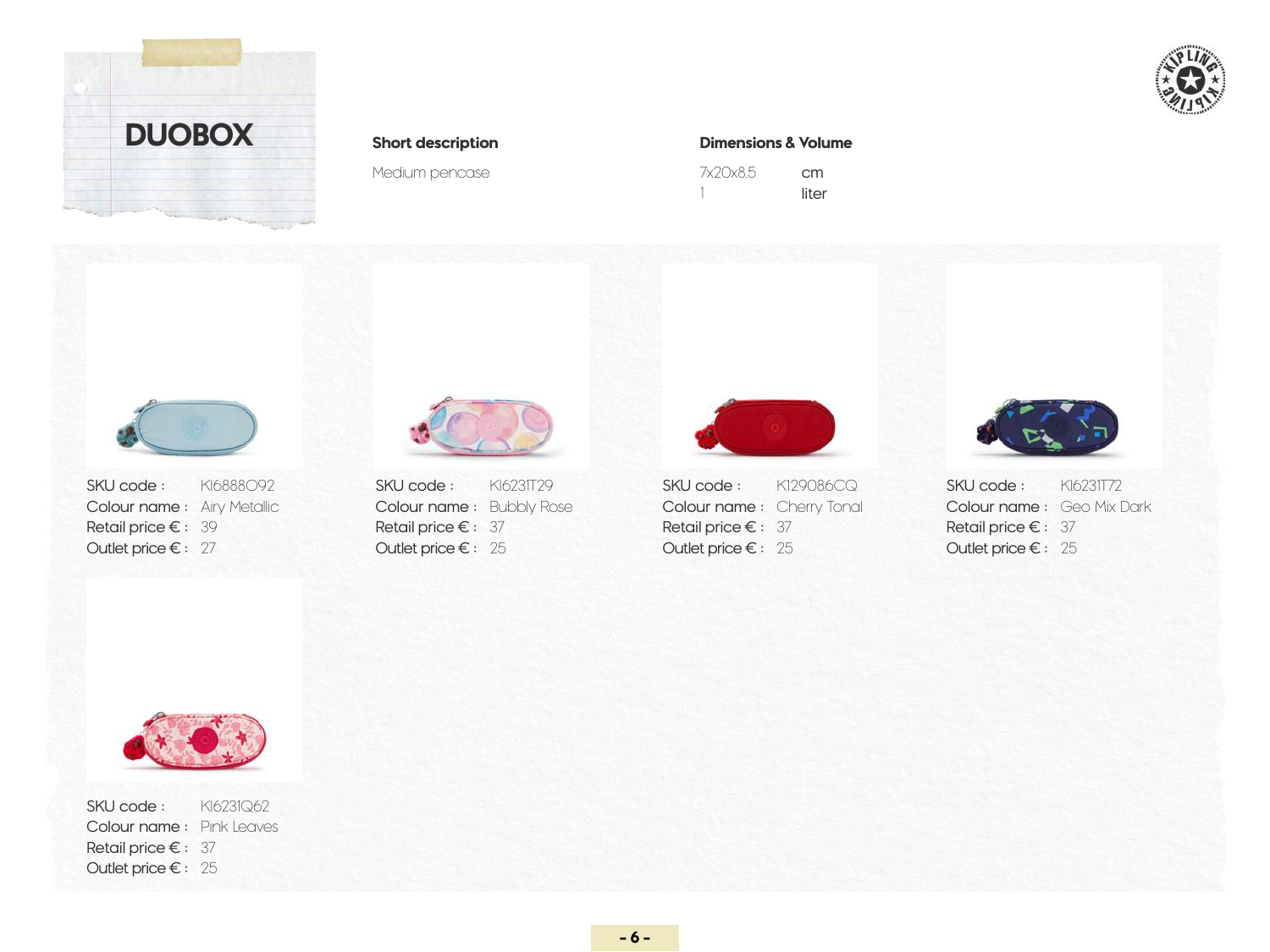



### **Short description Dimensions & Volume**

| 6.5x22x6.5 | cm    |
|------------|-------|
|            | liter |



Outlet price € : Outlet price € : Outlet price € : Outlet price € : 18 17 17 17

Retail price € : 27 Retail price € : 25 Retail price € : 25 Retail price € : 25 Retail price € : 25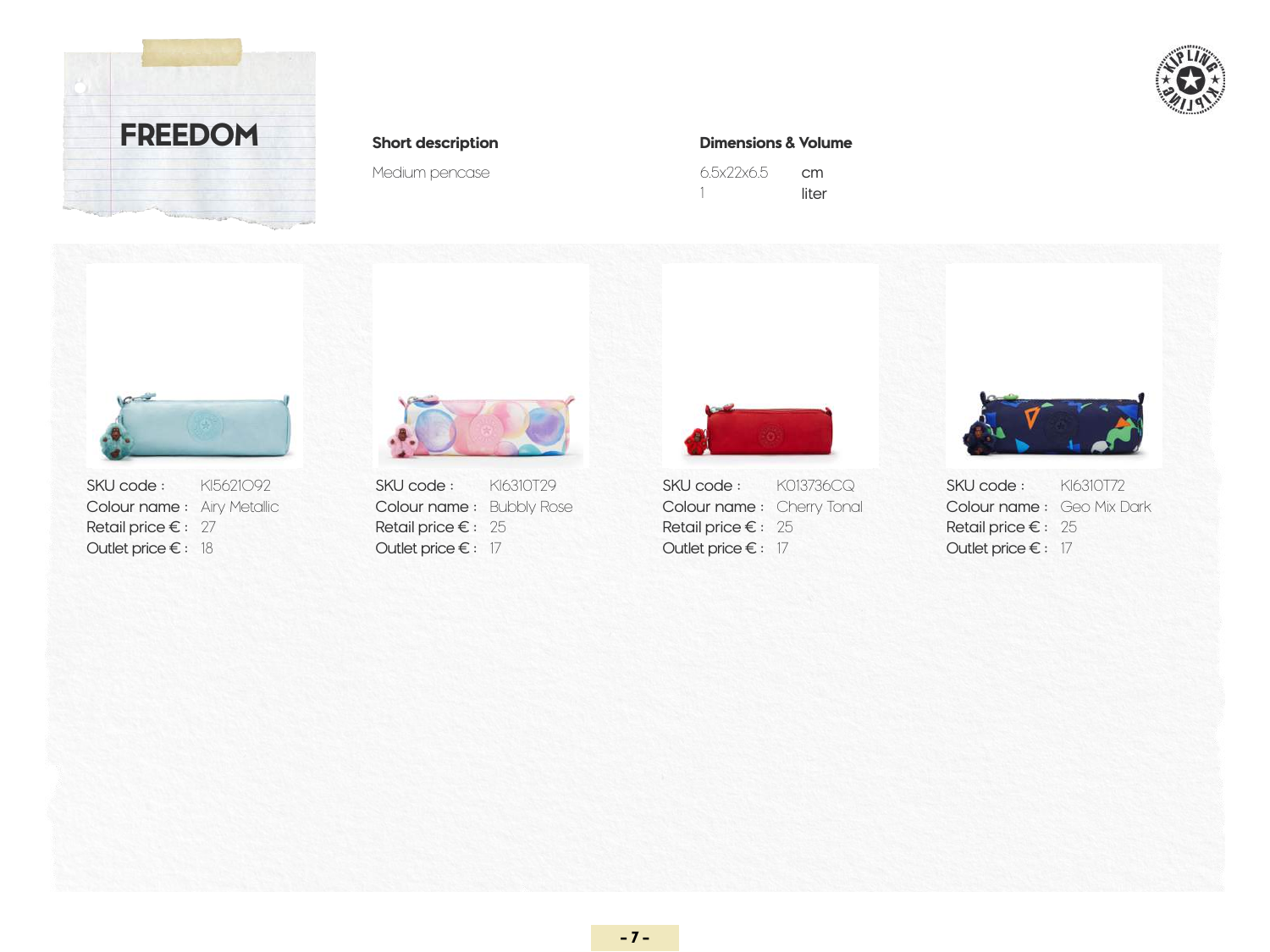



### **Short description Dimensions & Volume**

Large wheeled backpack 38x41x24

| 38x41x24 | cm    |
|----------|-------|
| 25       | liter |



SKU code : Colour name: Pink Leaves Retail price € : 169 Outlet price € : 118KI5368Q62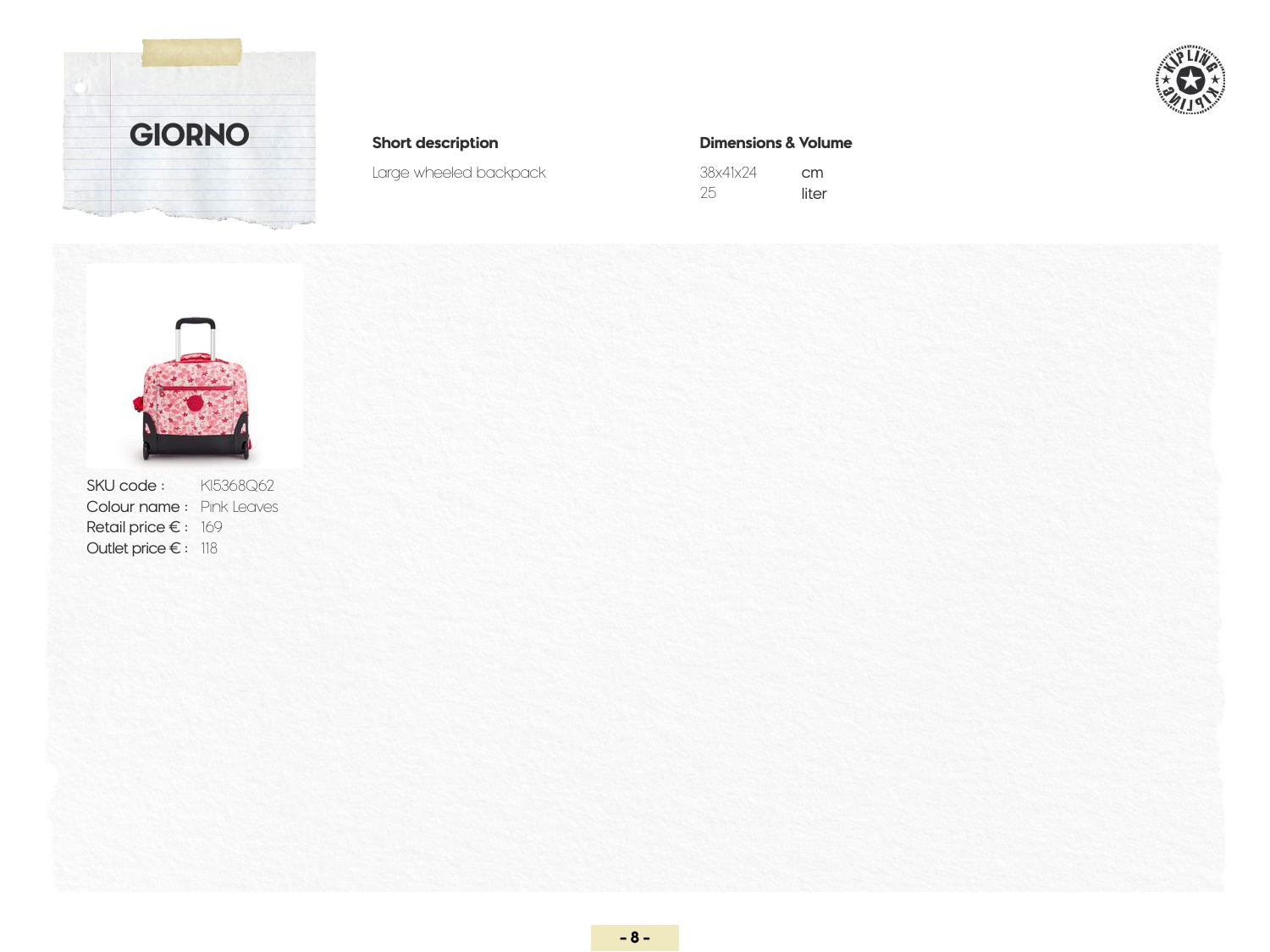



Large pencase

### **Short description Dimensions & Volume**

| 10x23x7 | cm    |
|---------|-------|
|         | liter |



SKU code : Colour name: Airy Metallic Retail price € : 45 Outlet price € : 31 KI5702O92



Outlet price € : Outlet price € : Outlet price € : 27 27 27



 $SKU \text{ code}:$   $K13560T29$   $SKU \text{ code}:$   $K135646CQ$   $SKU \text{ code}:$ Colour name: Bubbly Rose **Colour name**: Cherry Tonal **Colour name**: Geo Mix Dark Retail price €: 39 **Retail price €: 39 Retail price €: 39 Retail price €: 39** KI3560T29 **SKU code:** KI35646CQ **SKU code:** KI3560T72





SKU code : Colour name: Pink Leaves Retail price € : 39 Outlet price € : 27 KI3560Q62



SKU code : Colour name: Playful Grey Retail price € : 39 Outlet price € : 27 K13564X17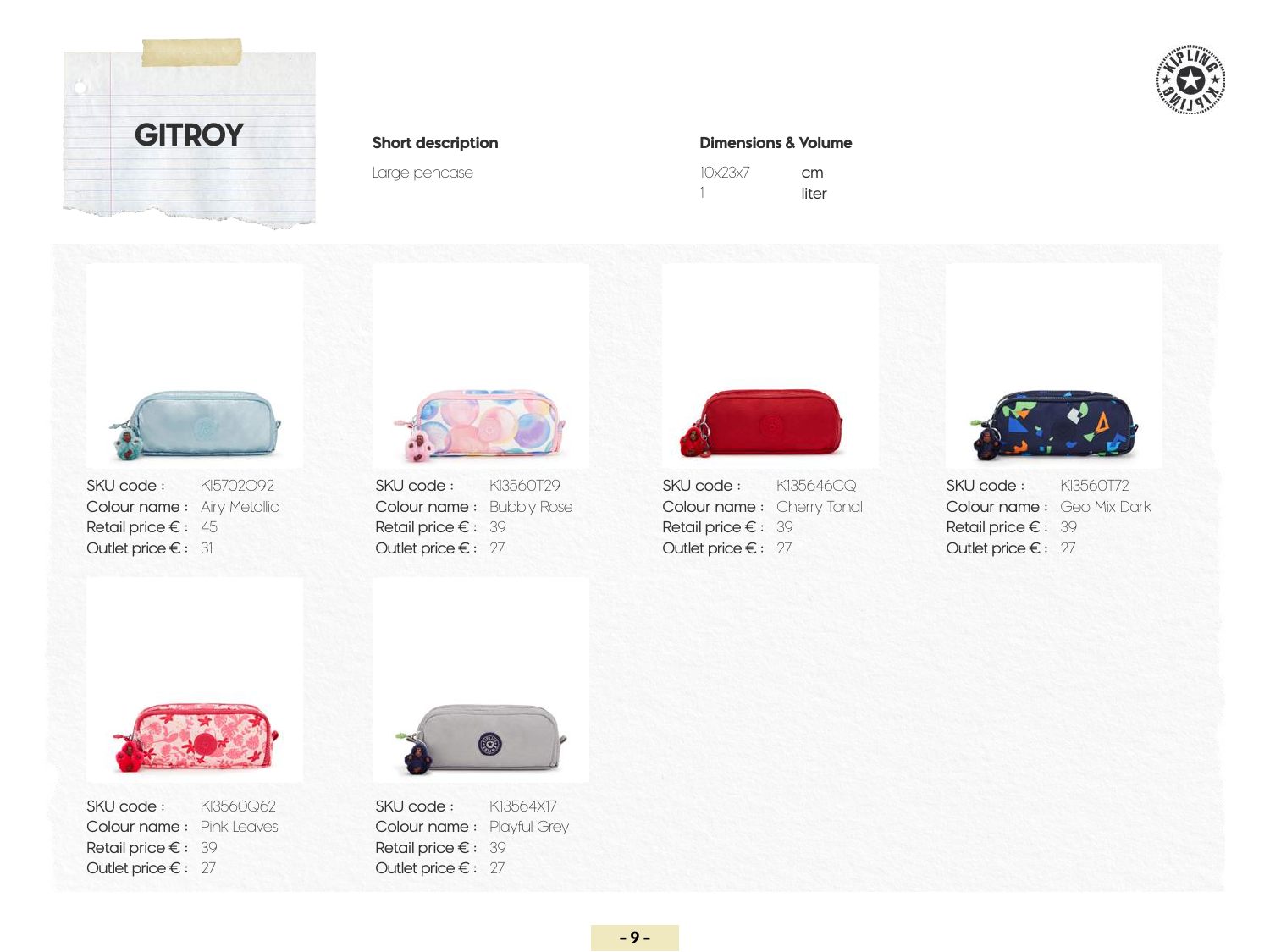



**Short description Dimensions & Volume**

| Medium backpack (with laptop protec- |  |
|--------------------------------------|--|
| tion)                                |  |

| 31x40x23 | cm    |
|----------|-------|
| 18       | liter |



SKU code : Colour name: Airy Jeans Bl Retail price € : 105 Outlet price € : 73 KI3662R20



SKU code : Colour name: Bubbly Rose Retail price € : 99 Outlet price € : 69 KI7055T29



SKU code : SKU code : K210926CQ KI7055T72 Colour name : Cherry Tonal Retail price € : 99 Outlet price € : 69



Colour name: Geo Mix Dark Retail price  $\epsilon$ : 99 Outlet price  $\epsilon$ : 69



SKU code : Colour name: Heart Festival Retail price € : 99 Outlet price € : 69 KI7055FB7



SKU code : Colour name: Pink Leaves Retail price € : 99 Outlet price € : 69 KI7055Q62



SKU code : Colour name: Playful Grey Retail price € : 99 Outlet price € : 69 K21092X17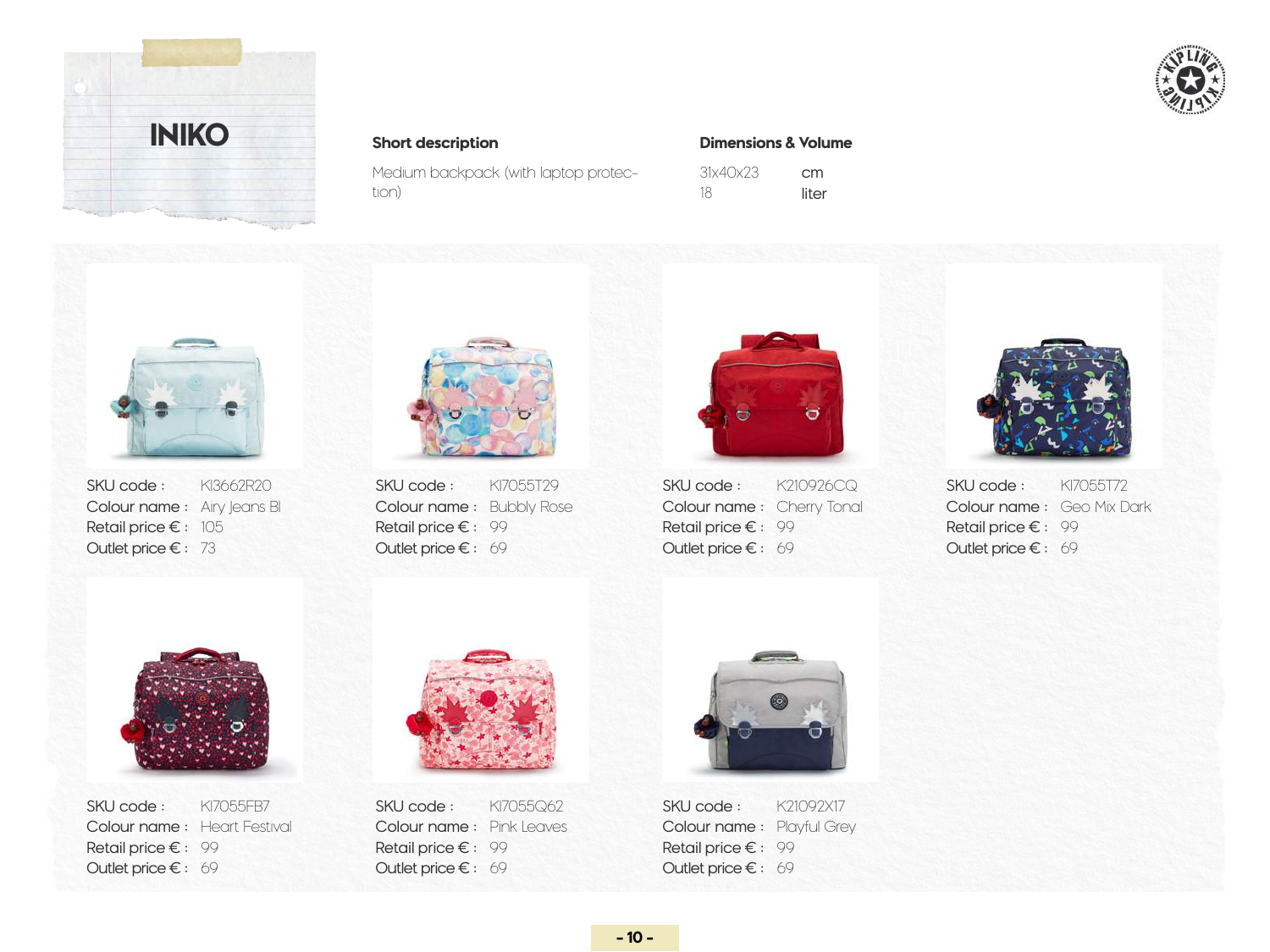



Medium lunchbag

### **Short description Dimensions & Volume**

| 18.5x24.5x8.5 | cm    |
|---------------|-------|
| 6             | liter |



**SKU code :** KI4594T29 **SKU code :** KI4594T72 Colour name : Bubbly Rose Retail price  $\epsilon$  : 39 Outlet price  $\epsilon$  : 27



```
Colour name: Geo Mix Dark
Retail price \epsilon: 39
Outlet price \epsilon: 27
```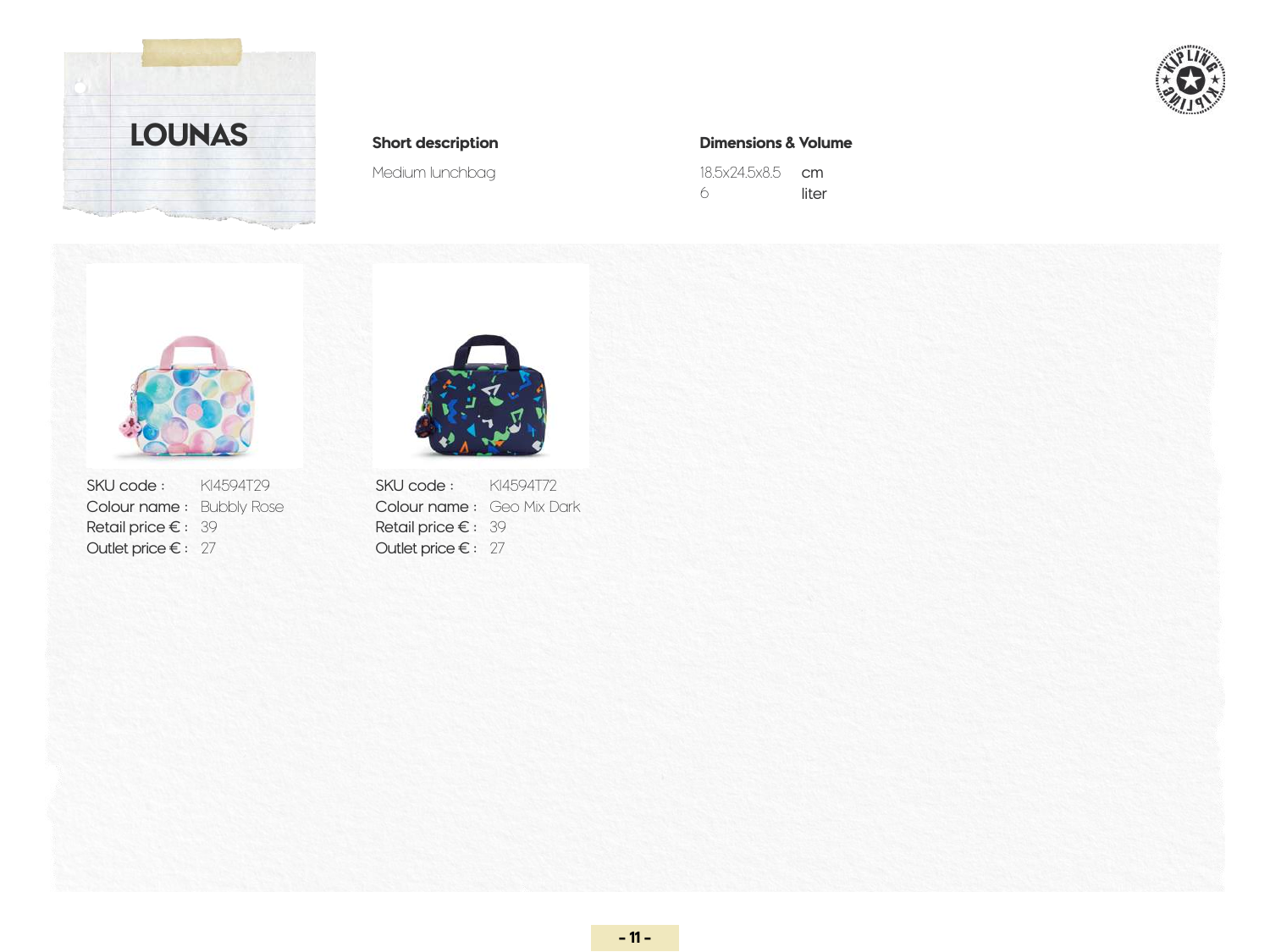



Large lunchbox (with trolley sleeve)

### **Short description Dimensions & Volume**

| 20x25x13.5 | cm    |
|------------|-------|
| 8          | liter |



SKU code : Colour name: Airy Metallic Retail price € : 65 Outlet price € : 45 KI7363092



SKU code : Colour name: Playful Grey Retail price € : 59 Outlet price € : 41 K15381X17



SKU code : Colour name: Bubbly Rose Retail price € : 59 Outlet price € : 41 KI2989T29



SKU code : Colour name: Playfull Letter Retail price € : 69 Outlet price € : 48 KI412696J



**SKU code :** KI2989T72 **SKU code :** KI2989Q62 Colour name : Geo Mix Dark Retail price € : 59 Outlet price  $\epsilon$  : 41



Colour name: Pink Leaves Retail price  $\epsilon$ : 59 Outlet price  $\epsilon$ : 41



SKU code : Colour name: Sparkling Night Retail price € : 69 Outlet price € : 48 KI4126Z97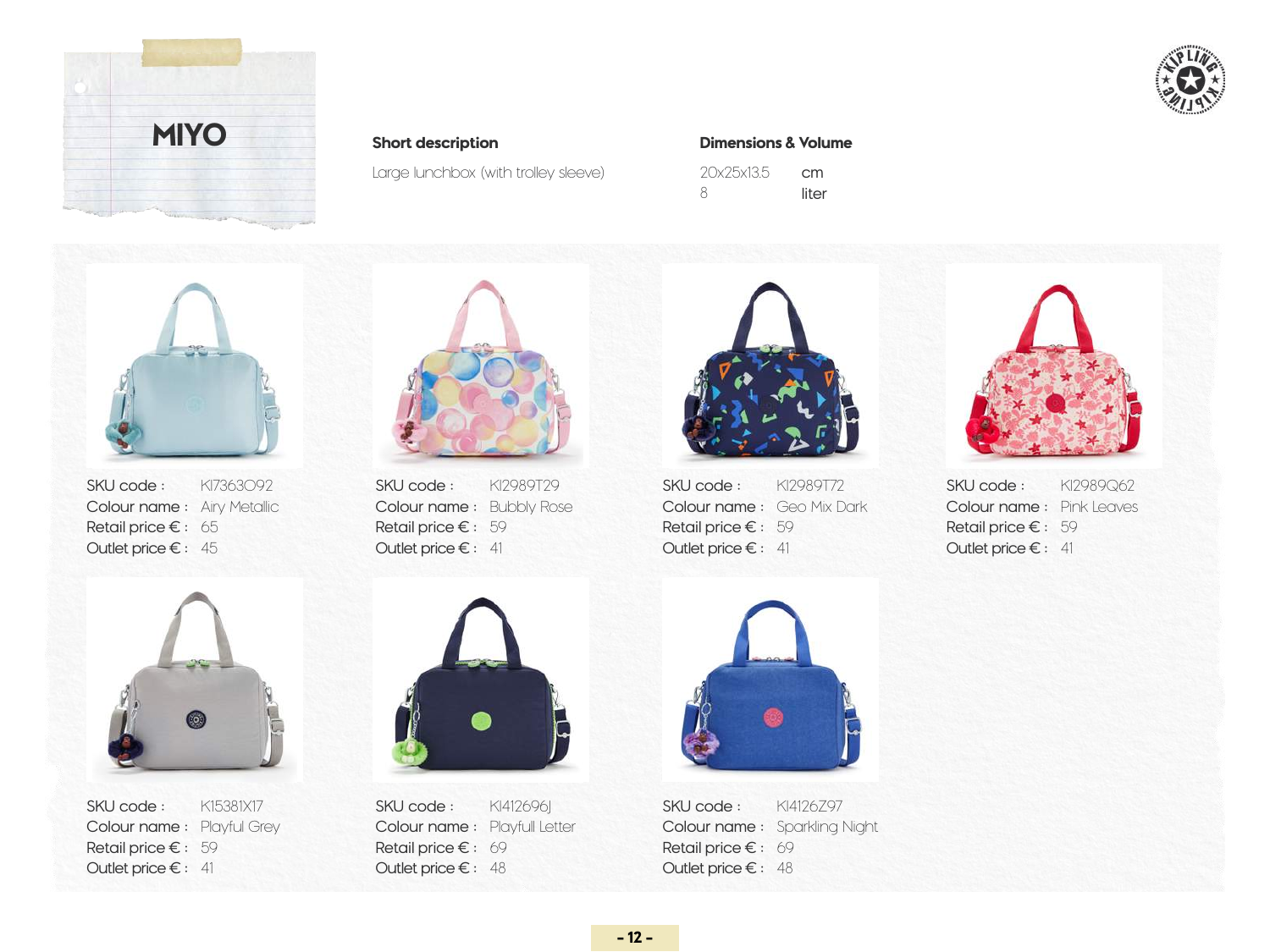



Large lunchbox (with trolley sleeve)

### **Short description Dimensions & Volume**

| 20.5x23x12.5 | cm    |
|--------------|-------|
| 6            | liter |





Outlet price € : Outlet price € : Outlet price € : Outlet price € : 38 34 34 34Colour name: Bubbly Rose



SKU code : SKU code : SKU code : SKU code : Colour name : Airy Metallic Colour name : Bubbly Rose Colour name : Geo Mix Dark Colour name : Pink Leaves<br>
Retail price € : 49 Retail price € : 49 Retail price € : 49 Retail price € : 55 Retail price € : 49 Retail price € : 49 Retail price € : 49 Retail price € : 49 KI5356O92 KI5749T29 KI5749T72 KI5749Q62

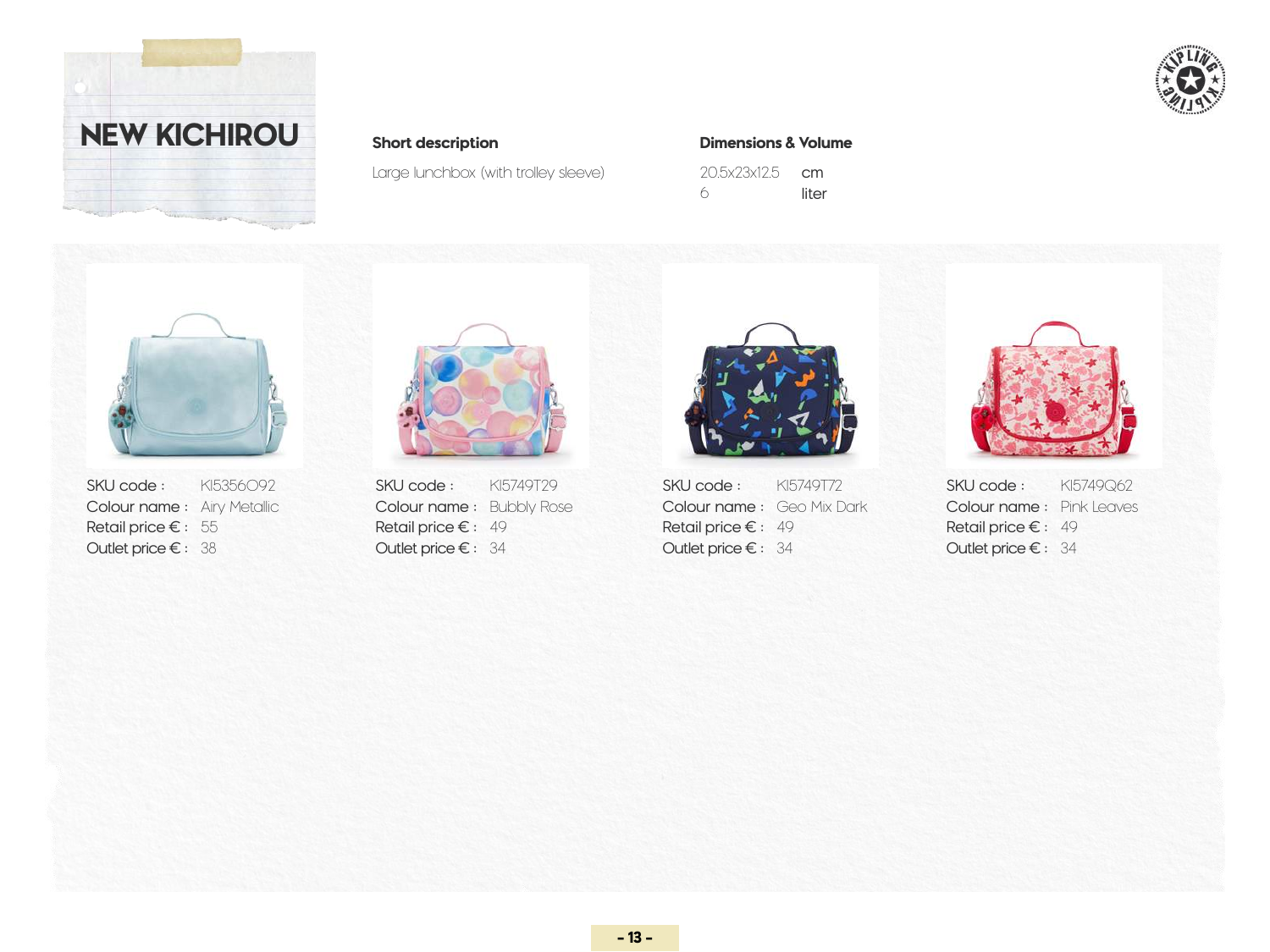



Medium schoolbag (Incl Rain Cover)

### **Short description Dimensions & Volume**

| 33x41x17.5 | cm.   |
|------------|-------|
| 15         | liter |



SKU code : Colour name: Bubbly Rose Retail price € : 129 Outlet price € : 90 KI6543T29



SKU code : Colour name: Cherry Tonal Retail price € : 129 Outlet price € : 90 K120746CQ



**SKU code :** KI6543T72 **SKU code :** KI6543FB7 Colour name : Geo Mix Dark Retail price € : 129 Outlet price € : 90



Colour name: Heart Festival Retail price  $\epsilon$ : 129 Outlet price  $\epsilon$ : 90



SKU code : Colour name: Pink Leaves Retail price € : 129 Outlet price € : 90 KI6543Q62



SKU code : Colour name: Playful Grey Retail price € : 129 Outlet price € : 90 K12074X17



SKU code : Colour name: Sparkling Night Retail price € : 139 Outlet price € : 97 K00778Z97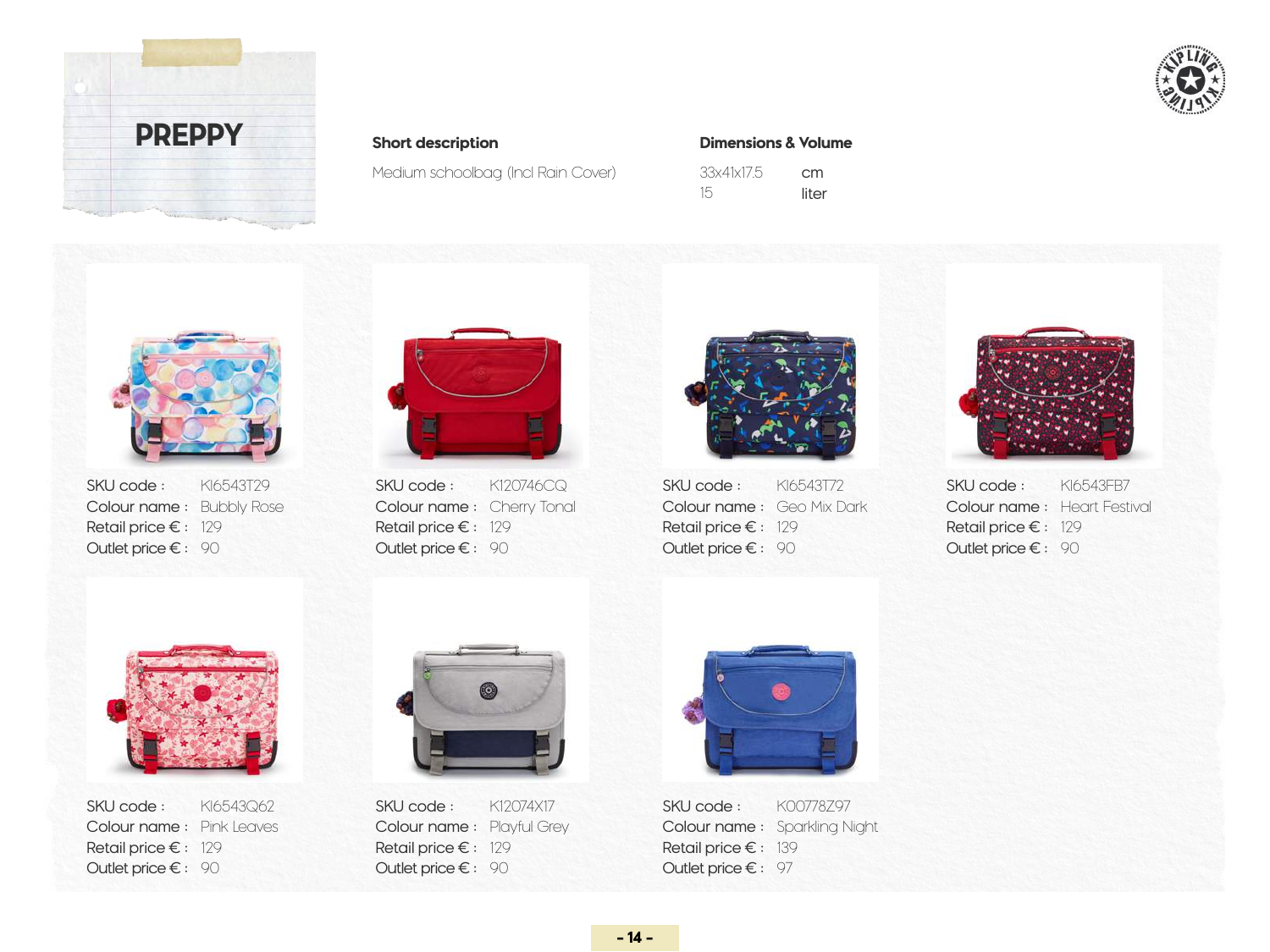



**Short description Dimensions & Volume**

Large wheeled backpack 48x32.5x25

| 48x32.5x25 | cm    |
|------------|-------|
| 27         | liter |



**SKU code :** KI4420T72 Colour name: Geo Mix Dark Retail price € : 179 Outlet price € : 125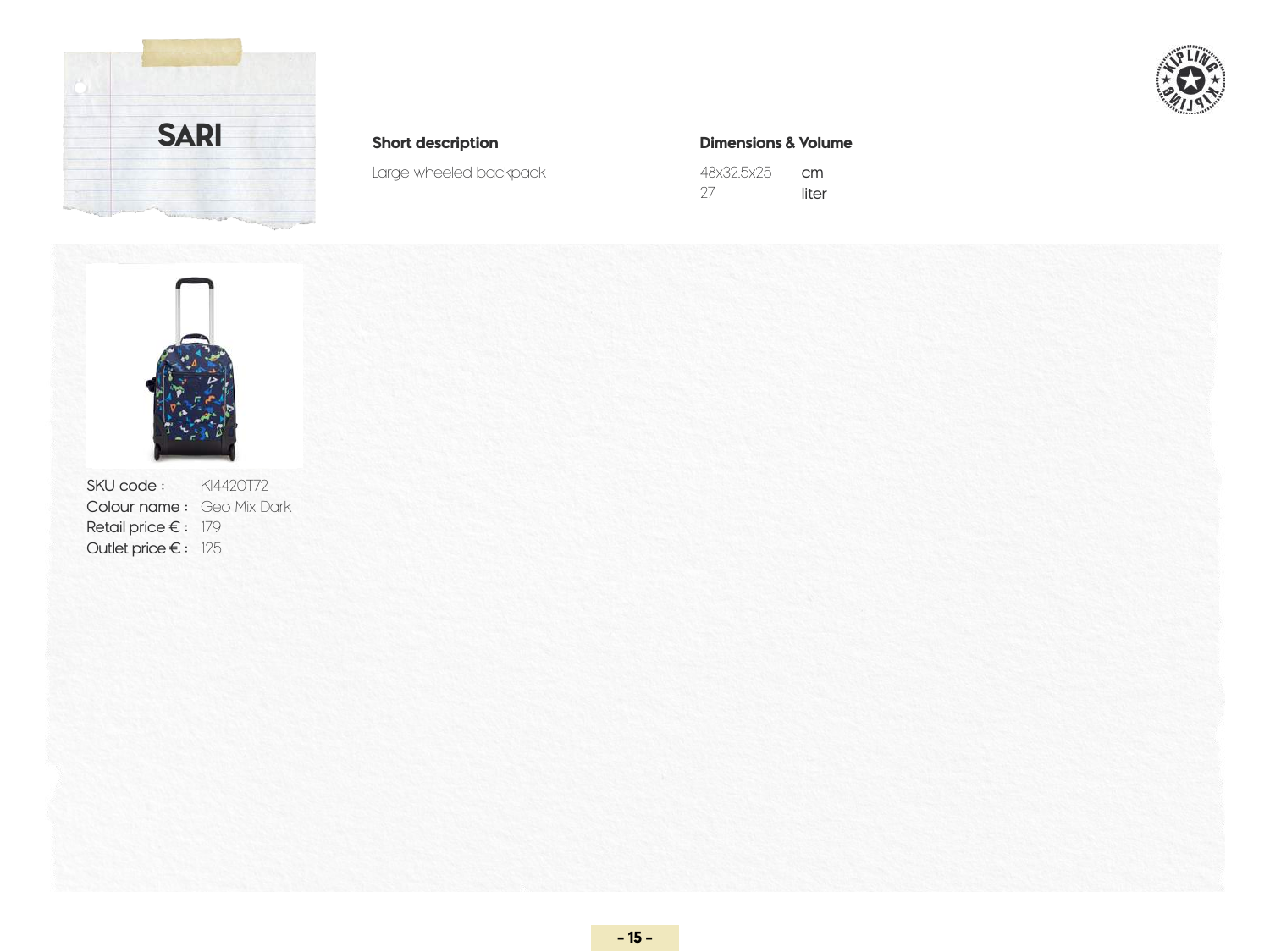



large backpack

### **Short description Dimensions & Volume**

| 445x30x215 | cm    |
|------------|-------|
| 29         | liter |



SKU code : KI7151T72 Colour name : Geo Mix Dark Retail price € : 129 Outlet price € : 90



SKU code: KI7131X17 Colour name: Playful Grey Retail price  $\epsilon$ : 129 Outlet price  $\epsilon$ : 90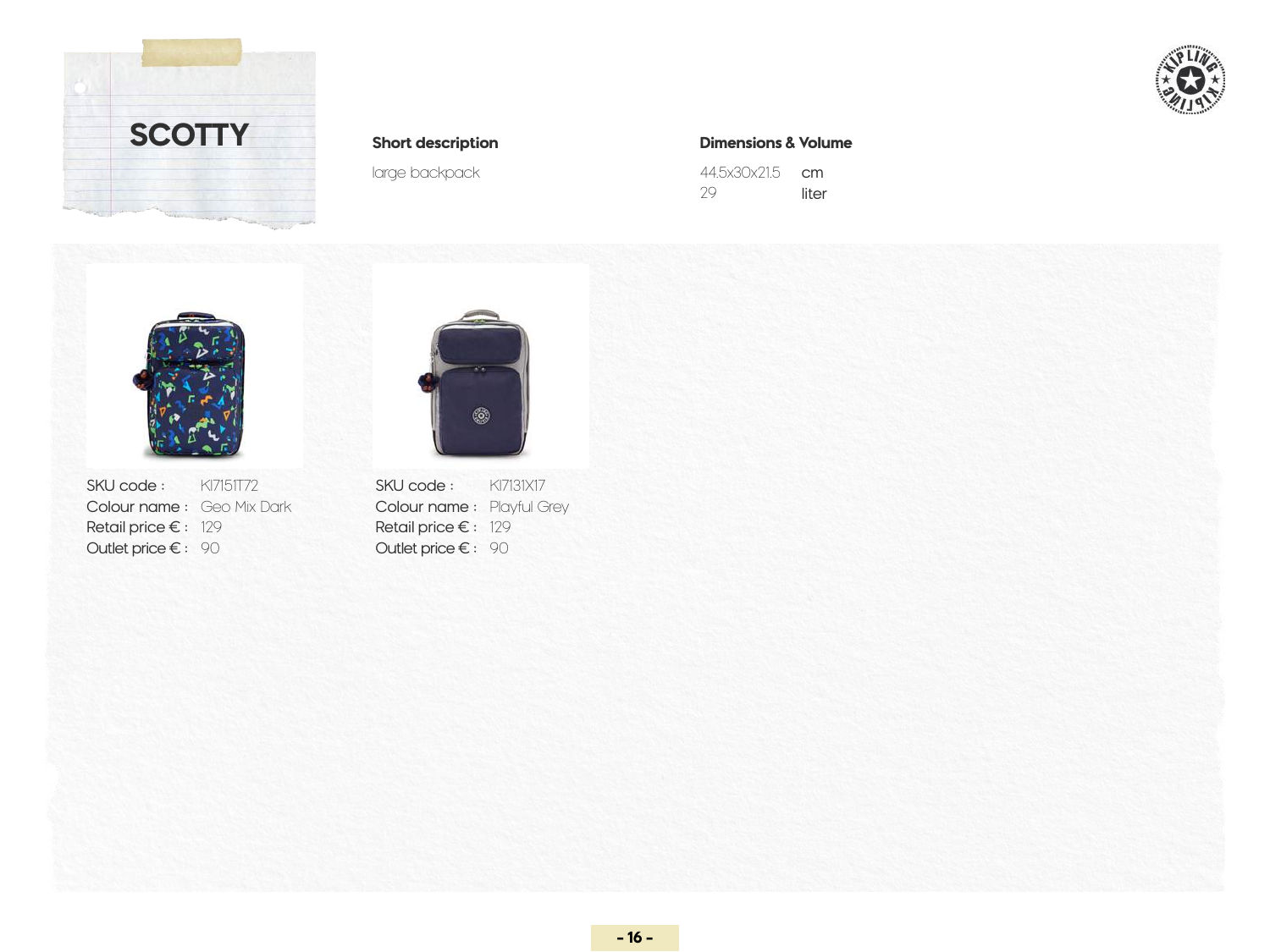



Large Backpack

### **Short description Dimensions & Volume**

| 44x35x21 | cm    |
|----------|-------|
| -27      | liter |



SKU code : Colour name: Bubbly Rose Retail price € : 95 Outlet price € : 66 KI4851T29



SKU code : Colour name: Cherry Tonal Retail price € : 95 Outlet price € : 66 KI51406CQ



SKU code : KI4851T72 Colour name : Geo Mix Dark Retail price € : 95 Outlet price € : 66



SKU code: KI4851FB7 Colour name: Heart Festival Retail price  $\epsilon$ : 95 Outlet price  $\epsilon$ : 66



SKU code : Colour name: Monster Pink M Retail price € : 109 Outlet price € : 76 KI3202O76



SKU code : Colour name: Pink Leaves Retail price € : 95 Outlet price € : 66 KI4851Q62



SKU code : Colour name: Playfull Letter Retail price € : 109 Outlet price € : 76 KI304096J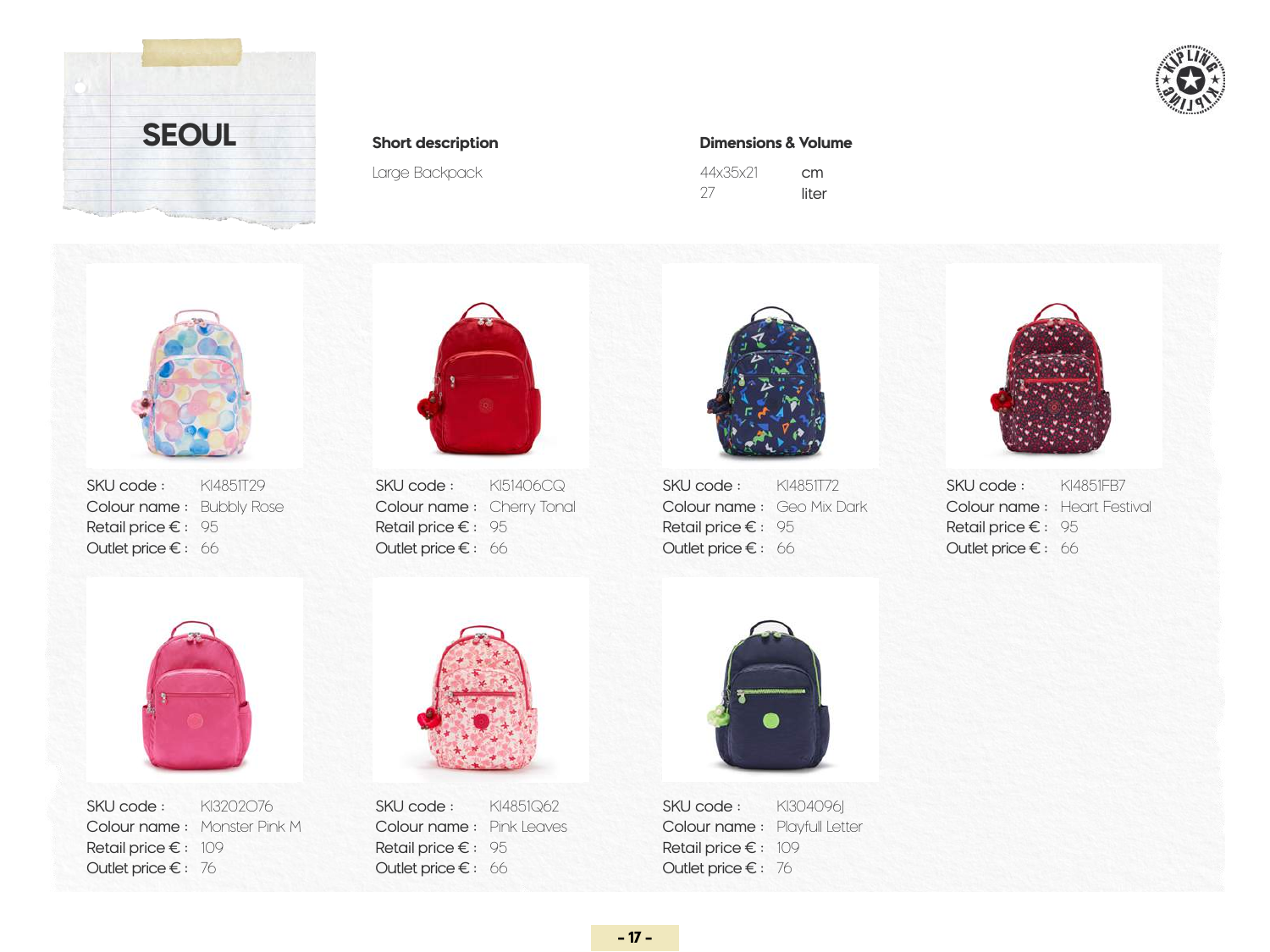



Medium backpack

### **Short description Dimensions & Volume**

| 40x30x19 | cm    |
|----------|-------|
| 17       | liter |



Retail price € : 69 **Retail price € : 65 Retail price € : 65 Retail price € : 65** 



Outlet price €: 48 **Outlet price €** : 45 **Outlet price €** : 45



SKU code : KI6640R20 SKU code : KI5604T29 SKU code : KI5604T72<br>
Colour name : Airy Jeans Black Colour name : Bubbly Rose Colour name : Geo Mix Dark Colour name : Airy Jeans Black Colour name : Bubbly Rose Colour name : Geo Mix Dark SKU code: KI5604T72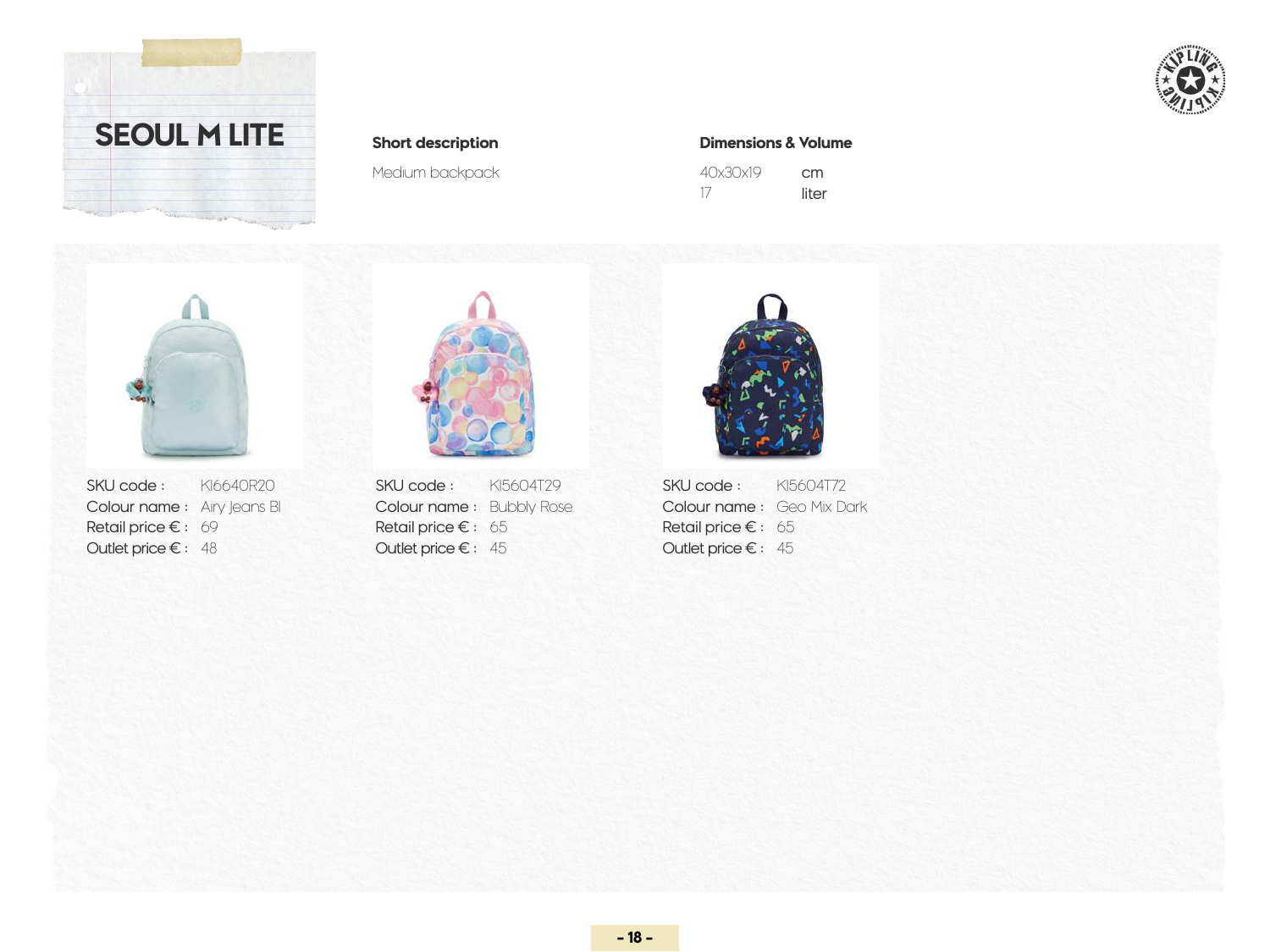



Small Backpack (With Laptop Protection)

### **Short description Dimensions & Volume**

| 35x25.5x16 | cm    |
|------------|-------|
| 14         | liter |



Retail price € : 85 Retail price € : 85 Retail price € : 85



Outlet price € : 59 **59** 59 **Outlet price € : 59** 59 **Outlet price € : 59** 



SKU code : KI5357T29 SKU code : KI43456CQ SKU code : KI5357FB7<br>
Colour name : Bubbly Rose Colour name : Cherry Tonal Colour name : Heart Festival Colour name: Bubbly Rose **Colour name**: Cherry Tonal **Colour name**: Heart Festival SKU code: KI5357FB7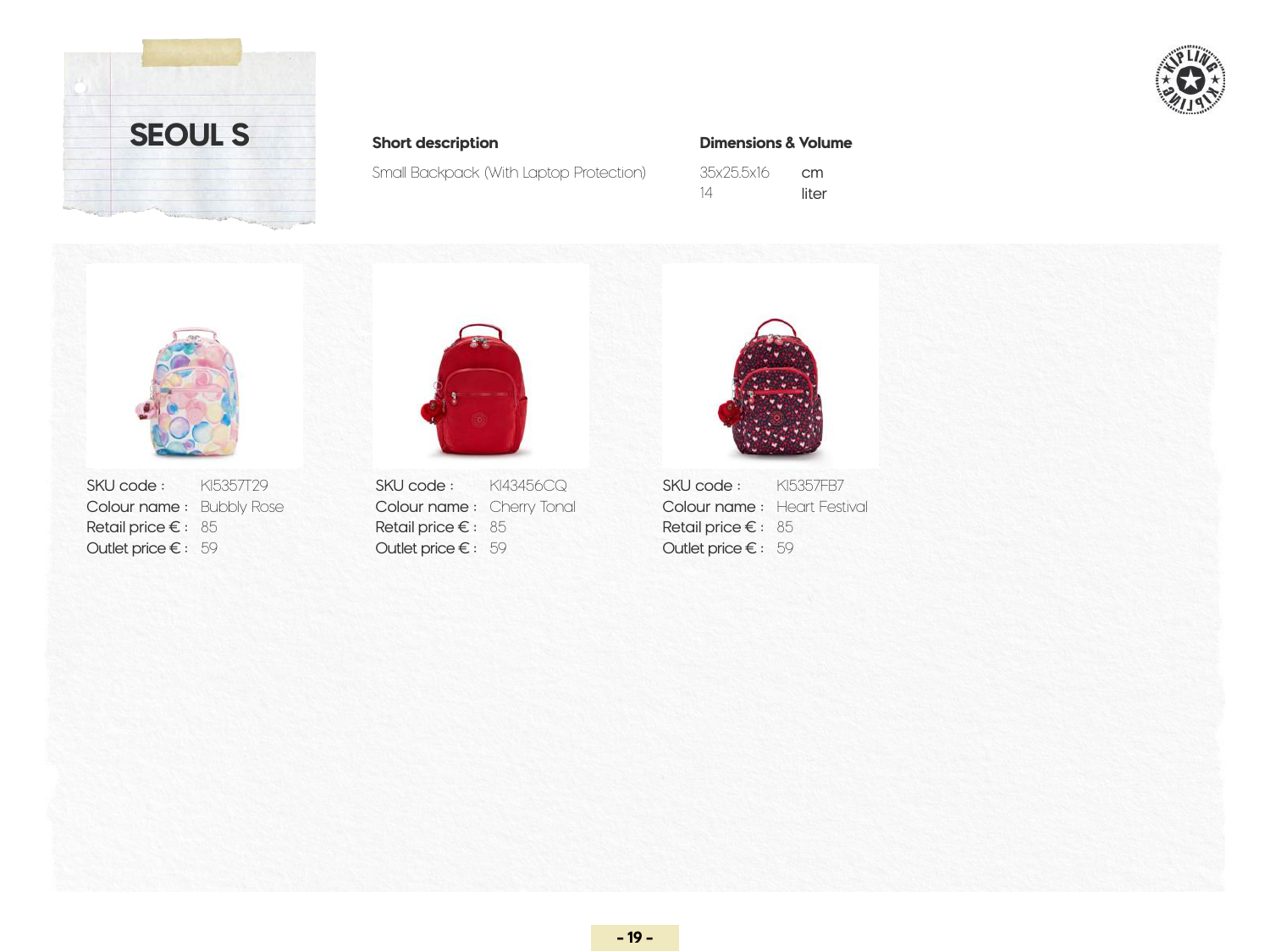



Large wheeled bag

### **Short description Dimensions & Volume**

| 45x40.5x20 | cm    |
|------------|-------|
| 25         | liter |



**SKU code :** KI3482T29 **SKU code :** KI68636CQ **SKU code :** KI3482T72 Retail price € : 179 **Retail price € : 179** Retail price € : 179



Outlet price €: 125 **Dutlet price €: 125 Outlet price €: 125 Outlet price €: 125** 



Colour name: Bubbly Rose **Colour name**: Cherry Tonal **Colour name**: Geo Mix Dark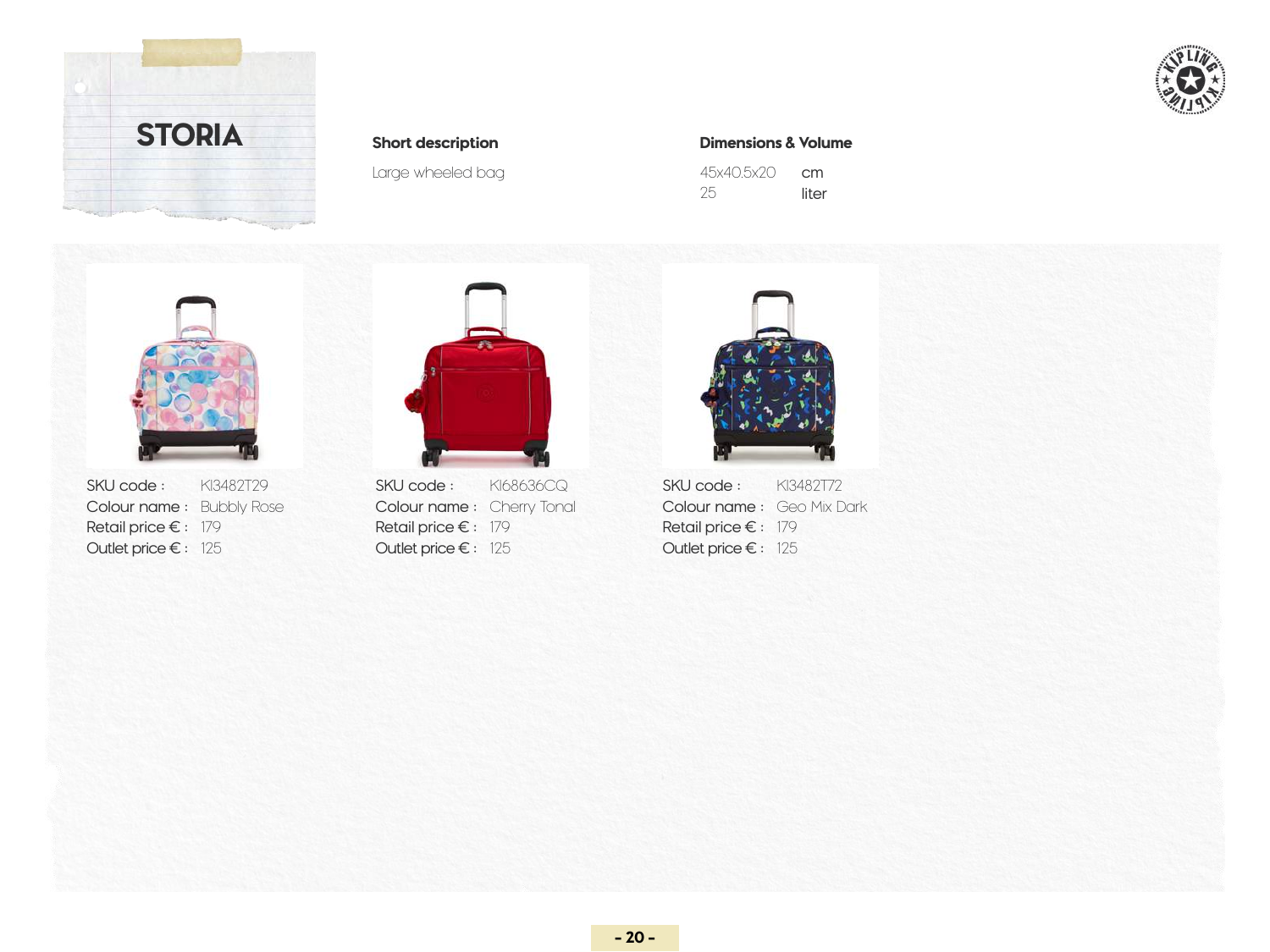



Medium backpack (with drawstring)

### **Short description Dimensions & Volume**

| 45x395x0 | cm    |
|----------|-------|
| 15       | liter |



SKU code : Colour name: Airy Jeans Bl Retail price € : 35 Outlet price € : 24 KI4786R20



SKU code : Colour name: Bubbly Rose Retail price € : 29 Outlet price € : 20 KI5637T29



SKU code : Colour name: Cherry Tonal Retail price € : 29 Outlet price € : 20 K094876CQ



SKU code : Colour name: Geo Mix Dark Retail price € : 29 Outlet price € : 20KI5637T72



SKU code : Colour name: Heart Festival Retail price € : 29 Outlet price € : 20 KI5637FB7



SKU code : Colour name: Pink Leaves Retail price € : 29 Outlet price € : 20 KI5637Q62



SKU code : Colour name: Playful Grey Retail price € : 29 Outlet price € : 20 K09487X17



SKU code : Colour name: Sparkling Night Retail price € : 39 Outlet price € : 27 KI2825Z97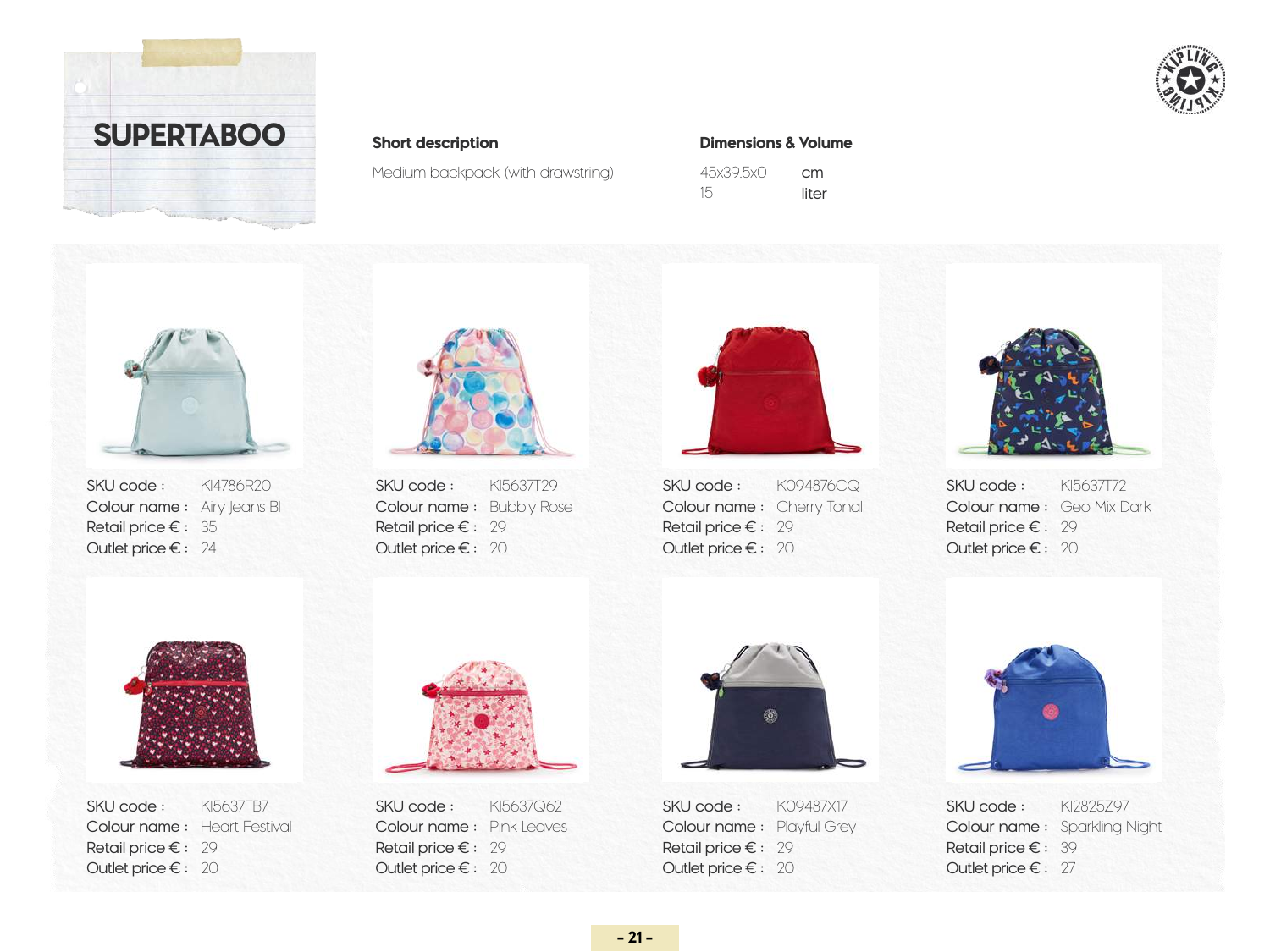



Large wheeled backpack (with laptop protection)

### **Short description Dimensions & Volume**

| 50x35x21 | cm    |
|----------|-------|
| 26       | liter |





Outlet price €: 139 20thet price €: 139 20thet price €: 139 20thet price €: 139 20thet price €: 139



SKU code : SKU code : SKU code : SKU code : Colour name : Bubbly Rose Colour name : Cherry Tonal Colour name : Geo Mix Dark Colour name : Heart Festival Retail price €: 199 Retail price €: 199 Retail price €: 199 Retail price €: 199 Retail price €: 199 KI5650T29 **SKU code** : KI48796CQ **SKU code :** KI5650T72 **SKU code :** KI5650FB7